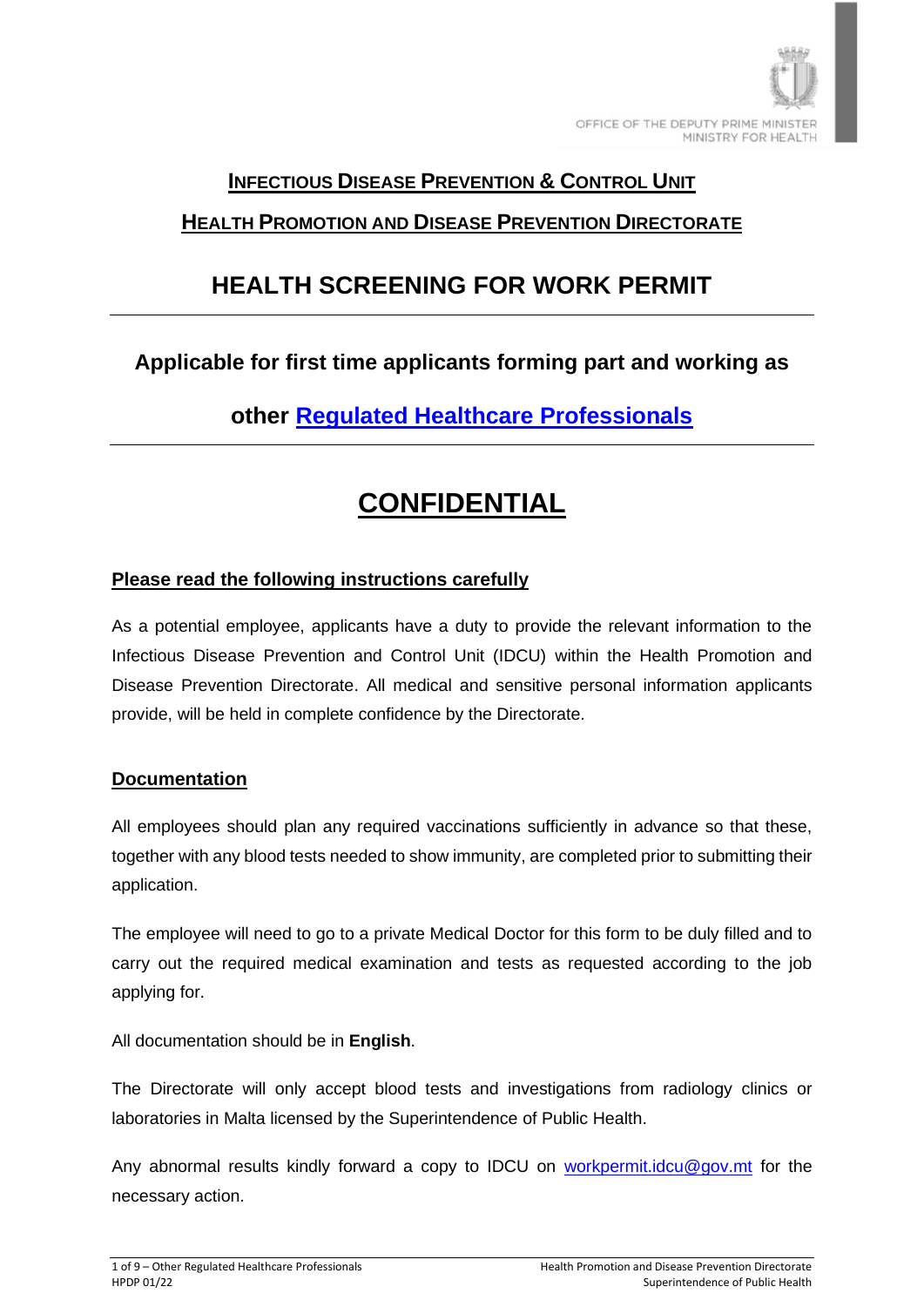# Section A: PERSONAL INFORMATION

| 1. Job applying for: _______ |                                                                            |                                  |               |                    |  |
|------------------------------|----------------------------------------------------------------------------|----------------------------------|---------------|--------------------|--|
|                              |                                                                            | 1 <sup>st</sup> time application | Change of job | Change of employer |  |
|                              |                                                                            |                                  |               |                    |  |
|                              | 3. Details of Employee:                                                    |                                  |               |                    |  |
|                              | Surname (as it appears on passport):                                       |                                  |               |                    |  |
|                              | Name (as it appears on passport):                                          |                                  |               |                    |  |
|                              | Gender:                                                                    |                                  |               |                    |  |
|                              | Date of Birth:                                                             | Day:                             | Month:        | Year:              |  |
|                              | Place of Birth:                                                            |                                  |               |                    |  |
|                              | Nationality:                                                               |                                  |               |                    |  |
|                              | ID/Passport Number:                                                        |                                  |               |                    |  |
|                              |                                                                            |                                  |               |                    |  |
|                              | Address in Malta:                                                          |                                  |               |                    |  |
|                              |                                                                            |                                  |               |                    |  |
|                              |                                                                            |                                  |               |                    |  |
|                              |                                                                            |                                  |               |                    |  |
| Mobile:                      |                                                                            |                                  |               |                    |  |
|                              | Email:                                                                     |                                  |               |                    |  |
|                              |                                                                            |                                  |               |                    |  |
|                              | List all the countries you have lived in for a period of 6 months or more: |                                  |               |                    |  |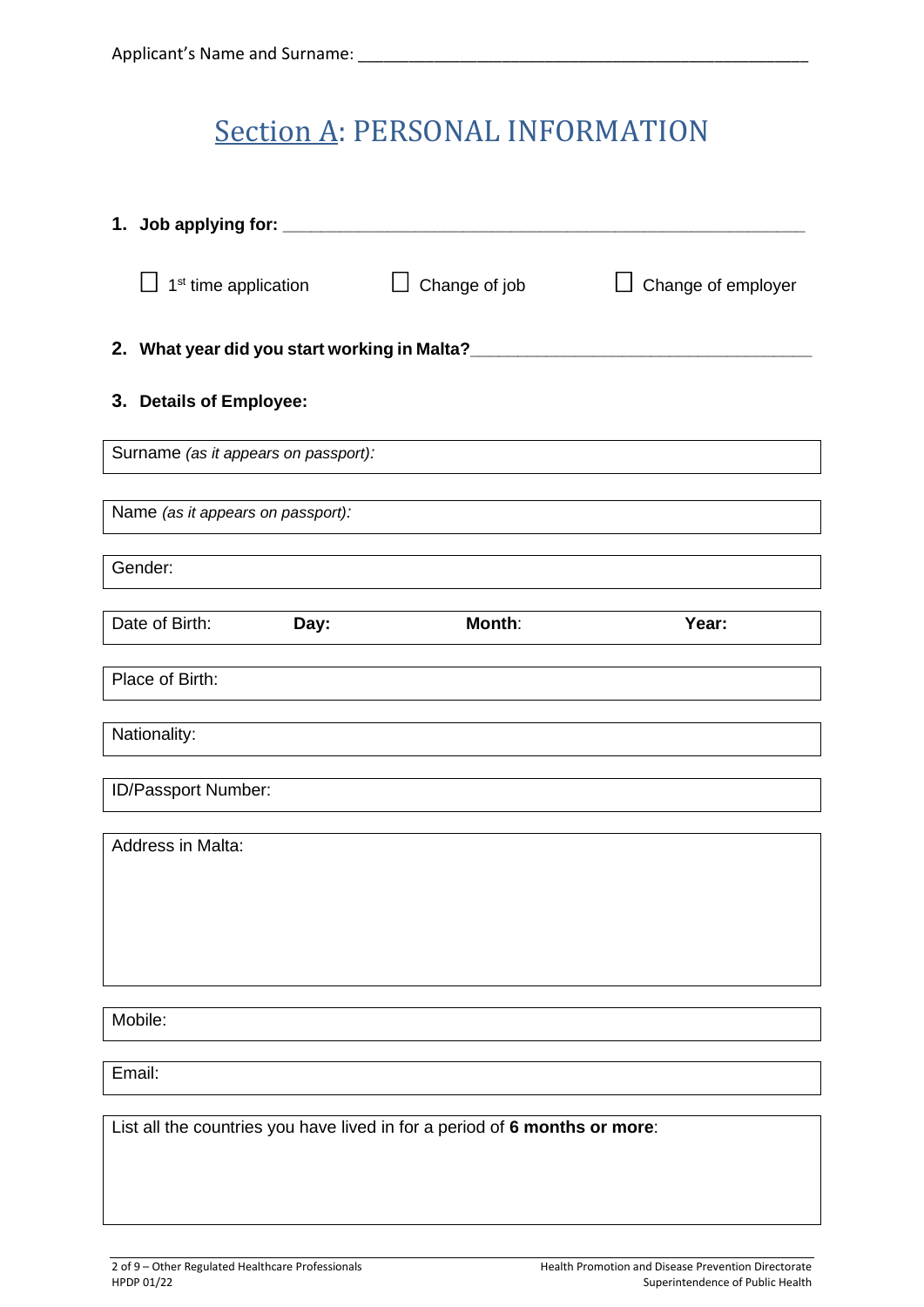Detailed job description:

Maltese Registration Number with relevant Council:

*(To attach proof of Maltese Registration Certificate with relevant Council)*

#### **4. Details of Employer:**

Name of Employer:

Name of Company (*if applicable*):

Email:

Mobile/Telephone:

Address:

**I hereby declare that the information given in this application is true to the best of my knowledge.**

**Applicant's Signature Employer's Signature** 

 $\overline{a}$ 

**Date**: \_\_\_\_\_\_\_\_\_\_\_\_\_\_\_\_\_\_ **ID number**: \_\_\_\_\_\_\_\_\_\_\_\_\_\_\_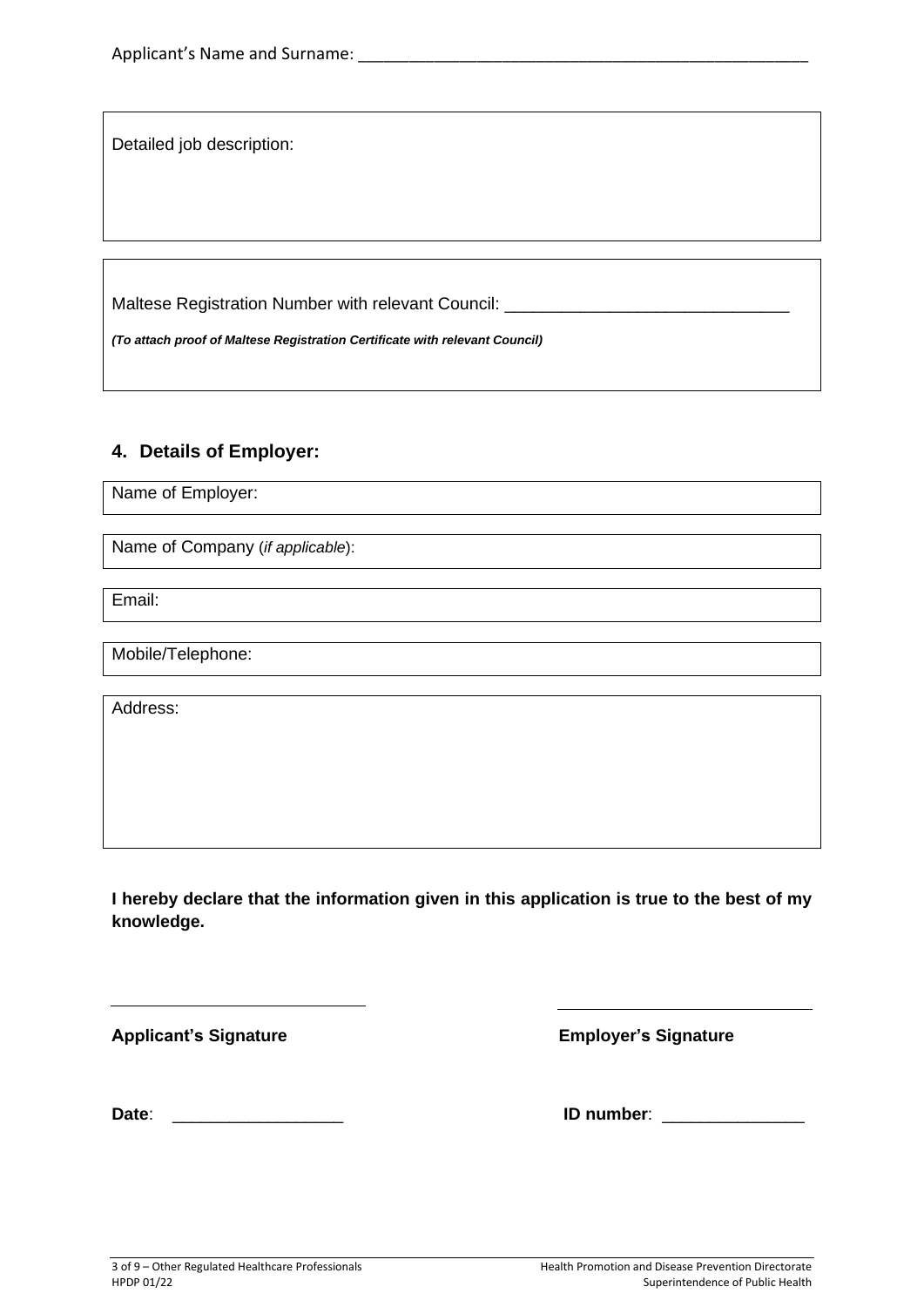# Section B: HEALTH SCREENING

### **To be completed by the private Medical Doctor**

It is important that applicants are screened for relevant infectious diseases prior to commencing employment.

## 1. Chest X-Ray

### **To be done locally in the PRIVATE SECTOR by some applicants**

- Applicants who were born or who have lived for 6 months or more in a country reported as **High Risk for TB** need to take a chest x-ray.
- Chest x-rays need to be taken within the **last 6 weeks** from the date of the application form.
- Applicants who are **changing job or employer**, can present their previous chest x-ray if this was taken within the past year. If the chest x-ray was taken more than 1 year ago, a repeat of chest x-ray is required.
- Important to fill in the date when chest x-ray was taken.
- If results show any **abnormalities**, please send a copy of the report with the application form.

| <b>Requirement</b>                                                                                                                                                      | <b>Results submitted</b><br>(Tick as Applicable) | Date taken |
|-------------------------------------------------------------------------------------------------------------------------------------------------------------------------|--------------------------------------------------|------------|
| <b>CHEST X-RAY</b>                                                                                                                                                      | <b>CXR Normal</b>                                |            |
| *<br>For applicants who are born or have spent 6 months or<br>more in a country reported as High Risk for TB <sup>*</sup> by the<br>World Health Organisation (Annex A) | CXR Abnormal                                     |            |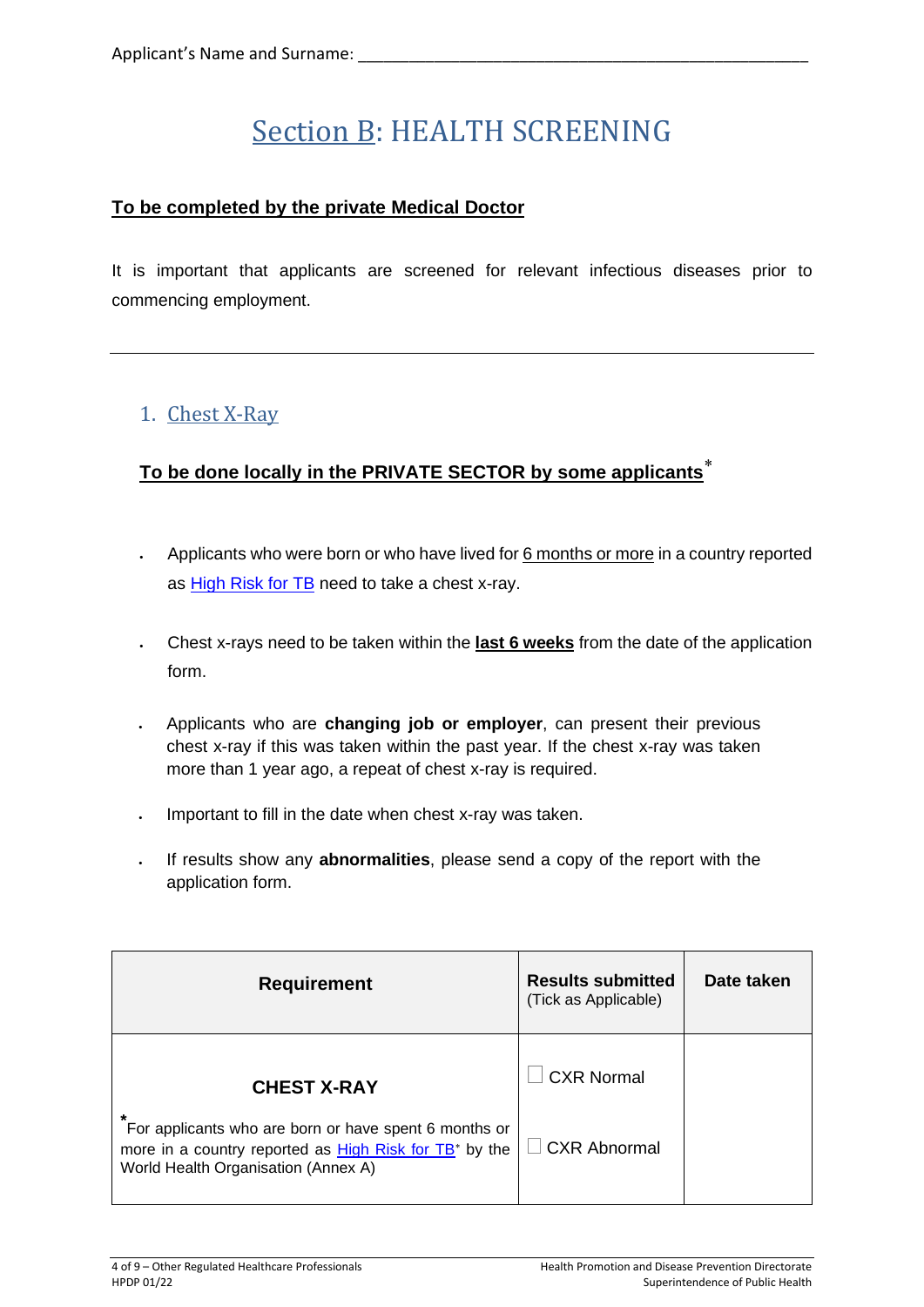- 2. Vaccines and Blood Investigations
- Important to duly complete the form, including dates for health screening investigations and batch number for vaccinations.
- **Hepatitis B antigen test (HBsAg)** needs to be taken immediately prior to initiating Hepatitis B vaccination schedule.
- Only follow the below-listed **vaccination schedule**.

| <b>Health Screening</b>                                                                                                | <b>Results</b><br>(Tick as applicable)                                               | Date taken                                                           |                   |  |  |
|------------------------------------------------------------------------------------------------------------------------|--------------------------------------------------------------------------------------|----------------------------------------------------------------------|-------------------|--|--|
|                                                                                                                        | <b>TUBERCULOSIS</b>                                                                  |                                                                      |                   |  |  |
| <b>Interferon-Gamma TB test</b>                                                                                        | Negative test<br>$\Box$<br>Positive test                                             | <b>DATE</b>                                                          |                   |  |  |
| <b>HEPATITIS B</b>                                                                                                     |                                                                                      |                                                                      |                   |  |  |
| 1. Hepatitis B Surface Antigen<br>(HBsAg)                                                                              | $\Box$ HBsAg negative<br>$\Box$ HBsAg positive                                       | <b>DATE</b>                                                          |                   |  |  |
| 2. Hepatitis B vaccination:<br><b>TWINRIX VACCINE</b><br>Α.<br>(Hepatitis A & B)                                       | <b>Dosing schedule</b><br>0 months<br>$\Box$<br>1 month<br>$\Box$<br>$\Box$ 6 months | <b>Accelerated schedule</b><br>0 days<br>7 days<br>21 days<br>1 year | DATES & BATCH NO. |  |  |
| <u>OR</u><br>В.<br>ENGERIX<br>(Hepatitis B)                                                                            | <b>Dosing schedule</b><br>$\Box$ 0 months<br>1 month<br>$\Box$<br>$\Box$ 6 months    | <b>Accelerated schedule</b><br>0 days<br>7 days<br>21 days<br>1 year | DATES & BATCH NO. |  |  |
| 3. Hepatitis B antibody -<br>(anti-HBs)<br>(Test to be taken only if Hepatitis B<br>vaccination record is unavailable) | anti-HBs greater than 10mlU/ml<br>anti-HBs less than 10mlU/ml*<br>$\Box$             |                                                                      | <b>DATE</b>       |  |  |

If anti-HBs is **less than 10mIU/ml**, applicant needs to start Hepatitis B vaccination schedule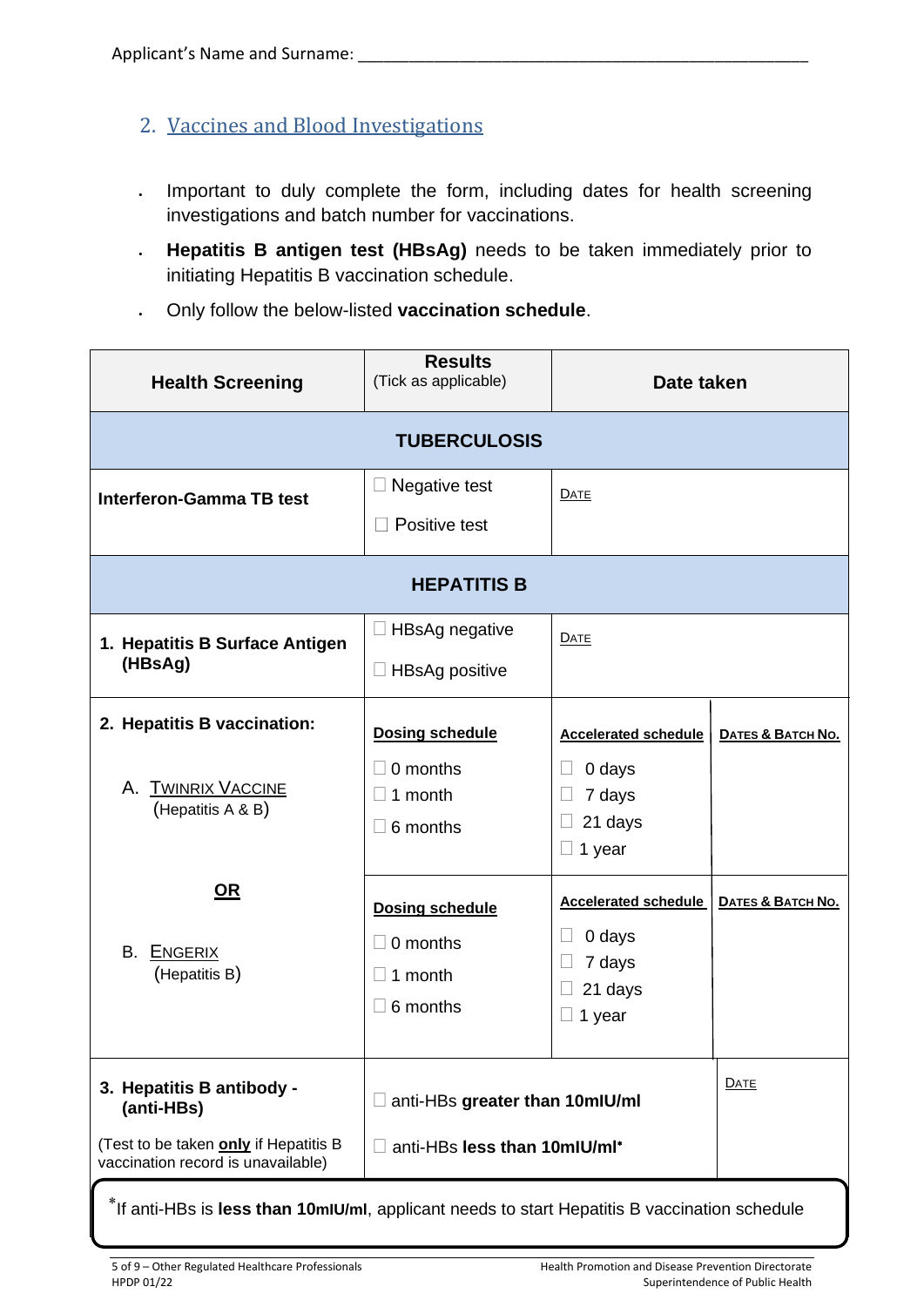| <b>HEPATITIS C</b>                                                                                                                |                                                       |                              |  |
|-----------------------------------------------------------------------------------------------------------------------------------|-------------------------------------------------------|------------------------------|--|
| <b>Hepatitis C antibody result (HCV)</b>                                                                                          | Negative test<br>Positive test                        | DATE:                        |  |
| <b>MEASLES</b>                                                                                                                    |                                                       |                              |  |
| <b>Documented vaccination</b><br>$(2$ doses)                                                                                      | 0 weeks<br>8 weeks                                    | DATES & BATCH<br>No.         |  |
| <u>OR</u><br>Measles Antibody titre result (IgG measles) *                                                                        | Positive test<br>Negative test                        |                              |  |
| *If IgG measles result is NEGATIVE to give measles vaccine - Priorix                                                              |                                                       |                              |  |
|                                                                                                                                   |                                                       |                              |  |
| <b>POLIO</b>                                                                                                                      |                                                       |                              |  |
| <b>Documented vaccination</b><br>1.                                                                                               | Records available<br>Records unavailable**            | DATES:                       |  |
| ** If records are unavailable, to give 1 (one) dose of Polio vaccine                                                              |                                                       |                              |  |
| 2. Vaccination administered                                                                                                       | <b>IPV Boostrix</b>                                   | <b>AFFIX STICKER</b><br>HERE |  |
| <b>IMPORTANT:</b><br>Only 1 (one) dose of the mentioned<br>vaccines is to be administered and will be<br>approved for processing. | ⊥Repevax (Sanofi)<br>$\Box$ Imovax<br>$\Box$ Dultavax | DATE                         |  |
|                                                                                                                                   | Revaxis                                               |                              |  |

**Important to state the dates when the vaccinations were taken. Otherwise, the form will not be accepted.**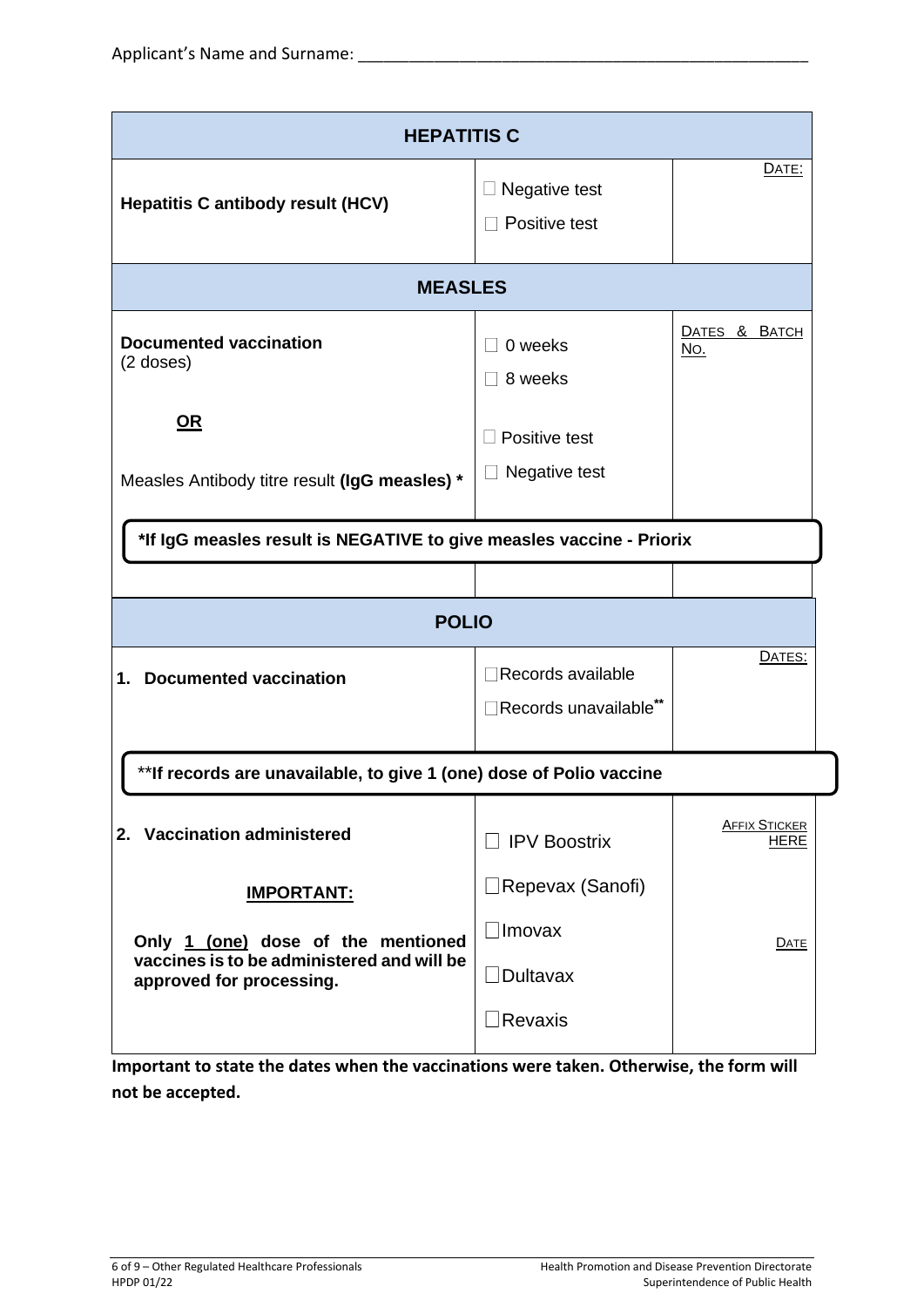### 3. Covid-19

#### **Rapid Antigen Tests (RATs) are not accepted for processing**

- All applicants need to attach a copy of their Covid19 Vaccination certificate, whether with EMA approved vaccines or not.
- Applicants not in possession of a Covid19 Vaccination certificate, need to send a copy of their SARS-CoV-2 test (RT-PCR)<sup>\*</sup> result. Test needs to be carried out in Malta at a local private clinic, within the last 72 hours from the date of the application.
- Applicants coming directly from the list of **Dark Red Countries**, need to send a copy of their SARS-CoV-2 test (RT-PCR) \* at day 11/12 of the quarantine period in Malta.
- For a full list of recognised vaccine certificates, updated country list and for further information, kindly access [www.traveltomalta.gov.mt](http://www.traveltomalta.gov.mt/)

| <b>SARS-CoV-2 TEST (RT-PCR)</b><br>FOR 'DARK RED COUNTRY' APPLICANTS AND THOSE WITHOUT A COVID19 VACCINATION CERTIFICATE |                                                                                                |                                         |  |
|--------------------------------------------------------------------------------------------------------------------------|------------------------------------------------------------------------------------------------|-----------------------------------------|--|
| <b>SARS-CoV-2 testing (RT-PCR)</b><br>(To be carried out in Malta, at a local<br>private clinic)                         | Negative test<br>Positive test<br>Copy of result attached                                      | DATE:                                   |  |
| <b>COVID-19 VACCINES &amp; VACCINATION CERTIFICATE</b>                                                                   |                                                                                                |                                         |  |
| <b>Locally approved vaccines</b><br>1.                                                                                   | Comirnaty (Pfizer)<br>Spikevax (Moderna)<br>Vaxzevria (AstraZeneca)                            | DATE OF 2 <sup>ND</sup> DOSE OF VACCINE |  |
|                                                                                                                          | <sup>+1 dose</sup><br>Janssen (Johnson & Johnson*)                                             |                                         |  |
| 2. Booster vaccine                                                                                                       | Received<br>Not received                                                                       | DATE OF BOOSTER VACCINE                 |  |
| 3. Covid19 Vaccination Certificate                                                                                       | <b>Certificate with EMA</b><br>approved vaccines<br>Certificate with other<br>Covid19 vaccines | Attached<br>Attached                    |  |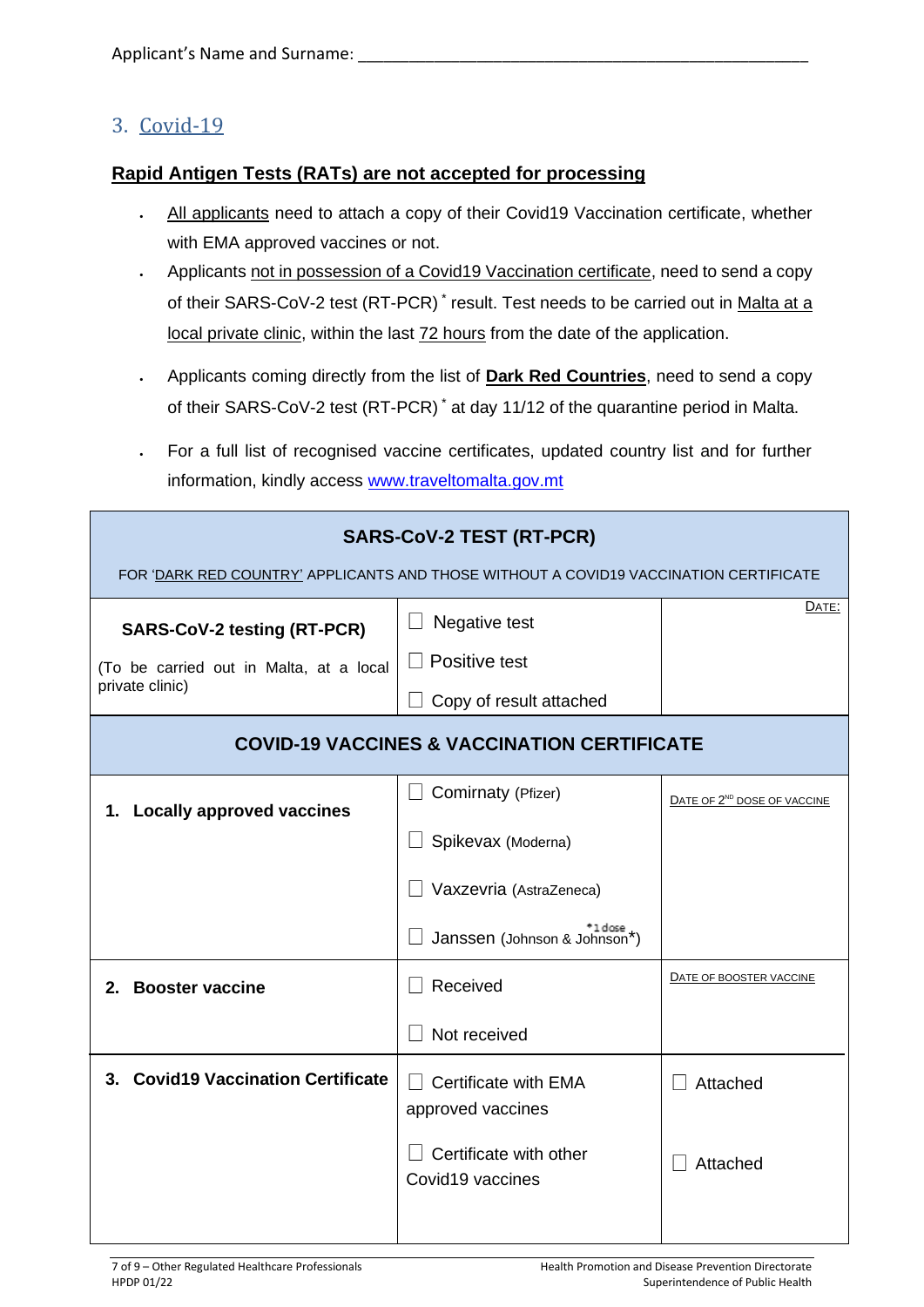# Section C: INFORMATION FOR MEDICAL DOCTORS

All applicants need to be examined to exclude symptoms of scabies, food and water borne illnesses (gastroenteritis) and vaccine preventable diseases such as chickenpox and measles.

I declare that the applicant is not suffering from the above-mentioned infectious diseases.



I declare that the applicant is showing no symptoms suggestive of active tuberculosis (prolonged cough for more than 2 weeks; Haemoptysis; Fever; Weakness; Weight loss; Night sweats; Chest pain).

I declare that I have vetted all the necessary investigations requested to apply for a work permit and found **NO ABNORMALITIES**

I declare that I have vetted all the necessary investigations requested to apply for a work permit and found **ABNORMALITIES**

\_\_\_\_\_\_\_\_\_\_\_\_\_\_\_\_\_\_\_\_\_\_\_\_\_\_\_\_\_\_\_\_\_\_\_\_\_\_\_\_\_\_\_\_\_\_\_\_\_\_\_\_\_\_\_\_\_\_\_\_\_\_\_\_\_\_\_\_\_

\_\_\_\_\_\_\_\_\_\_\_\_\_\_\_\_\_\_\_\_\_\_\_\_\_\_\_\_\_\_\_\_\_\_\_\_\_\_\_\_\_\_\_\_\_\_\_\_\_\_\_\_\_\_\_\_\_\_\_\_\_\_\_\_\_\_\_\_\_

Please list **ABNORMALITIES** here **with a set of the set of the set of the set of the set of the set of the set of the set of the set of the set of the set of the set of the set of the set of the set of the set of the set o** 

**Kindly inform applicant/employer to send application to [workpermit.idcu@gov.mt](mailto:workpermit.idcu@gov.mt) together with a copy of the abnormal results to be followed up as necessary**

Doctor's Name & Surname (in block letters): Medical Council Registration No: \_\_\_\_\_\_\_\_\_\_\_\_ Mobile No: **with the set of the set of the set of the set of the set of the set of the set of the set of the set of the set of the set of the set of the set of the set of the set of the set of the set of the set of the set** Signature: \_\_\_\_\_\_\_\_\_\_\_\_\_\_\_\_\_\_\_\_\_\_\_\_\_\_\_\_\_\_\_\_\_\_\_ Stamp

**Kindly ensure that the details provided are all legible. Otherwise, the application will not be processed. Only rubber stamps with legible information requested above will be accepted.**